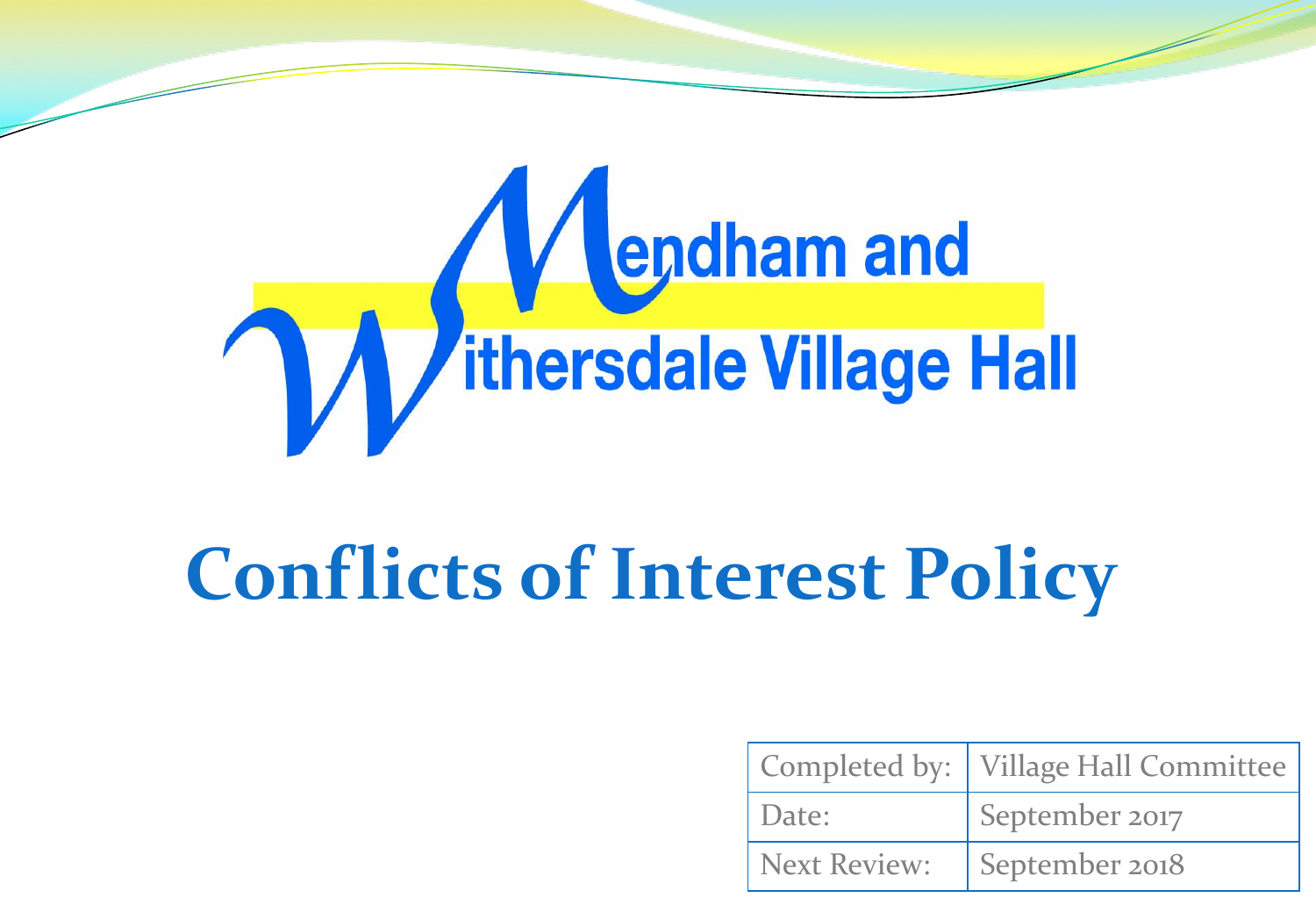### Introduction

All staff, volunteers, and Trustees of Mendham & Withersdale Village Hall ("the Hall") will strive to avoid any conflict of interest between the interests of the Hal on the one hand, and personal, professional, and business interests on the other.

This includes avoiding actual conflicts of interest as well as the perception of conflicts of interest.

The purpose of this policy is to protect the integrity of the Hall's decision making process, to enable stakeholders to have confidence in the integrity of the Hall, and to protect the integrity and reputation of volunteers, staff and Trustees.

#### **What is a Conflict of Interest?**

A conflict of interest is any situation in which a Trustee's personal interests, or interests which they owe to another body, and those of the charity arise simultaneously or appear to clash.

The issue is not the integrity of the person concerned, but the management of any potential to profit from a person's position within the Hall, or for a person to be influenced by conflicting loyalties.

Even the appearance of a conflict of interest can damage the charity's reputation, so conflicts need to be managed carefully.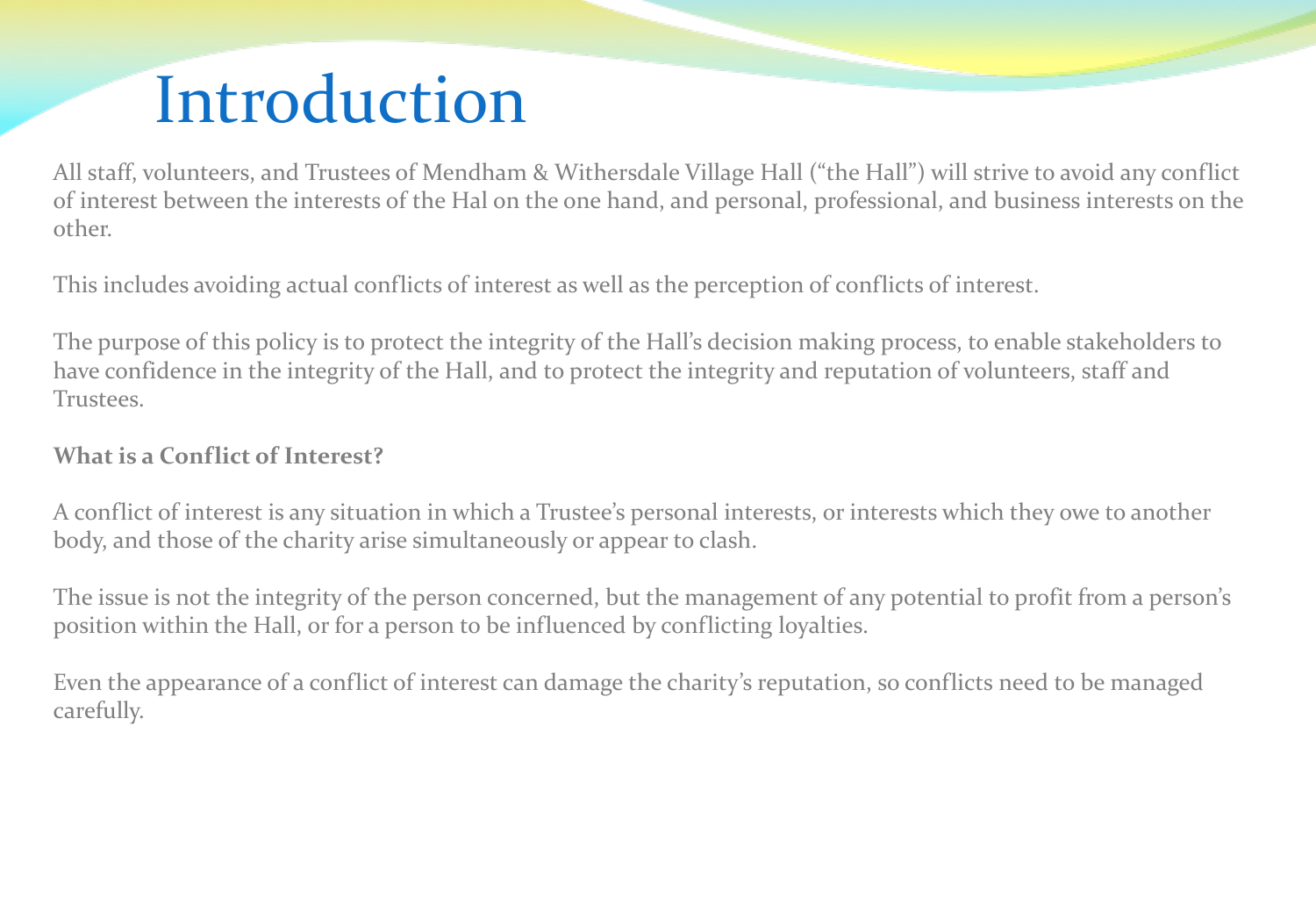### **Conflicts**

Types of Interest which May Give Rise to Conflict

#### A. Financial Benefits or Interests

Direct financial benefits or interests include, for example, employment of the Trustees as employee, consultant or advisor, or the situation where a company of which the Trustees is a director or shareholder, may be considered for a contract by the Charity. Other matters of financial interest include the sale of land or the use of a Trustee's property by the charity, or granting of loans by the Trustees to the charity. Conflicts of interest in such cases are particularly serious and any financial benefit requires authorisation, usually by the Commission.

Indirect financial interests may arise where such potential financial benefits accrue to a close member of the Trustee's family, or even a friend, business partner or colleague.

Not all benefits enjoyed by Trustees need to be authorised by the governing document, the Commission or the Courts.

It is perfectly acceptable to repay reasonable out of pocket expenses to Trustees. Any costs that are necessary to allow a Trustee to carry out his or her duties as a Trustee can be classed as expenses and recovered from the charity or met directly by the charity.

Benefits that are available to all, or that are of inconsequential or little measurable value, will not normally need to be authorised. While the law states that Trustees cannot receive any benefit from their charity in return for any service they provide to the charity unless they have express legal authority to do so, some payments to Trustees are expressly allowed under the provisions of the terms of the Hall's trust deed.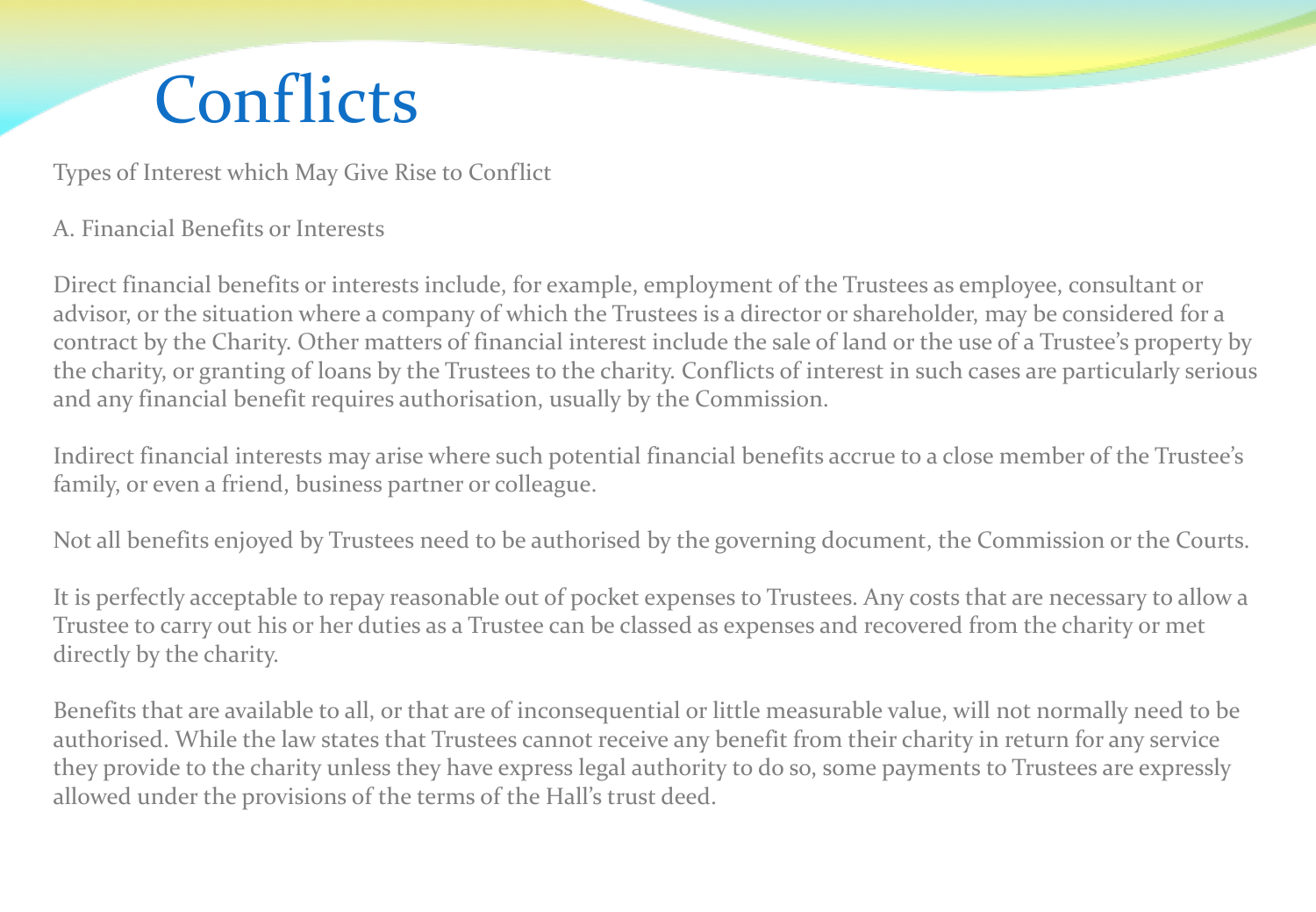## Conflicts Cont.

#### B. Non-financial Benefits or Interests

These would include a situation where a Trustee directly or indirectly benefits from the Hall's services. An example relevant to the Hall might be where it is proposed that a Trustee's business might sponsor a Hall event: the Trustee's business would potentially derive a non-financial benefit from the sponsorship (in the nature of public relations exposure) and a conflict of would therefore arise between the Trustee's business interests and his/her role as a Trustee. Such a conflict would need to be identified and managed in accordance with the procedures described below.

#### C. Conflicts of Loyalties

This is when another appointment or employment or association (of the Trustee or of a relative or friend) may potentially influence the decisions of the Trustee in directions which may not be in the best interest of the Hall. It is expected that other charity roles, particularly as Trustee or employee, should be declared. Any association or relationship with a body or organisation which is or might become an applicant for funds from the Hall must be declared.

Ultimately, it is not possible to define all the circumstances which may lead to a potential conflict of interest. It is the responsibility of each individual Trustee to declare any matters which he or she feels may present actual or potential conflicts, or the perception of such conflicts. If in doubt, it is better to make a declaration.

#### Disclosure

Upon appointment each Trustee will make a full, disclosure of interests within a committee meeting, such as relationships, and posts held, that could potentially result in a conflict of interest. This disclosure will be minuted and kept on file and will be updated as and when appropriate.